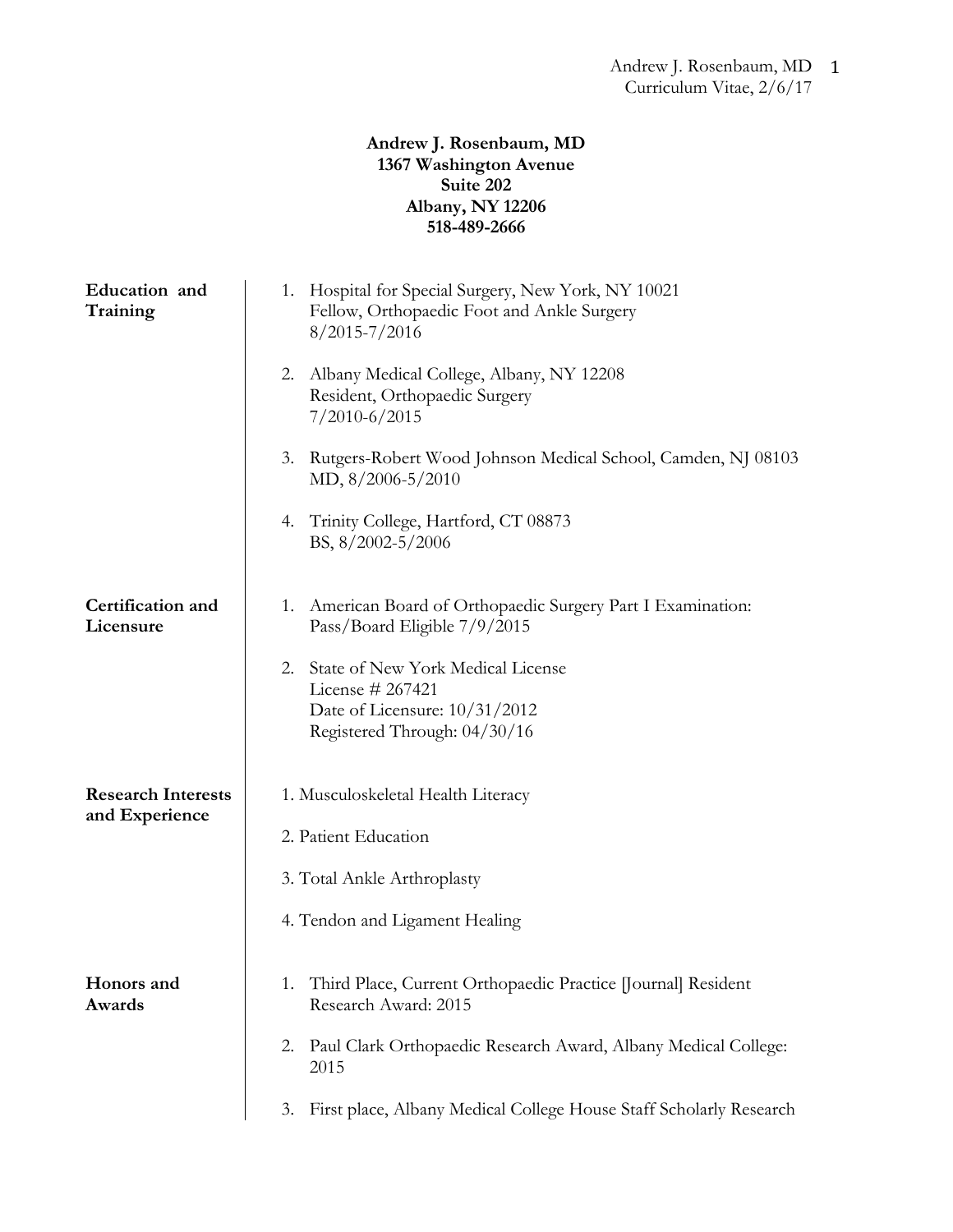|                                             |    | Prize: 2013                                                                                     |
|---------------------------------------------|----|-------------------------------------------------------------------------------------------------|
|                                             |    | 4. American Orthopaedic Association Resident Leadership Forum<br>Participant: 2013              |
|                                             |    | 5. AOFAS/AAOS International Orthopaedic Foot and Ankle<br>Symposium Resident Scholarship: 2012  |
|                                             |    | 6. RWJMS Biochemistry Compass Lecturer: 2009                                                    |
|                                             |    | 7. New England Small College Athletic Conference All-Academic<br>Team, Men's Tennis: 2005, 2006 |
|                                             |    | 8. Trinity College Faculty Academic Honors: 2003, 2004                                          |
| Memberships in<br>Professional<br>Societies |    | 1. American Orthopaedic Association Emerging Leaders Program:<br>2013-Present                   |
|                                             |    | 2. American Orthopaedic Foot and Ankle Society. Candidate Member:<br>2016-Present               |
|                                             |    | 3. New York State Society of Orthopaedic Surgeons. Member: 2011-<br>Present                     |
|                                             |    | 4. American Academy of Orthopaedic Surgeons. Candidate Member:<br>2016-Present                  |
| Committees                                  |    | 1. Reviewer, The American Journal of Orthopedics: 2015-Present                                  |
|                                             | 2. | Reviewer, Foot and Ankle Specialist: 2015-Present                                               |
|                                             |    | Public Education Committee, American Orthopaedic Foot and<br>Ankle Society: 2014-Present        |
|                                             |    | 4. Resident Advisory Board, The American Journal of Orthopedics:<br>2014-2016                   |
|                                             | 5. | Alumni Admissions Committee Support Program, Trinity College:<br>2010-Present                   |
|                                             |    | 6. Orthopaedic Residents' Opinion Group, American Academy of<br>Orthopaedic Surgeons: 2012-2015 |
|                                             |    | 7. Resident Liaison, American Academy of Orthopaedic<br>Surgeons: January 2011-2015             |
|                                             |    |                                                                                                 |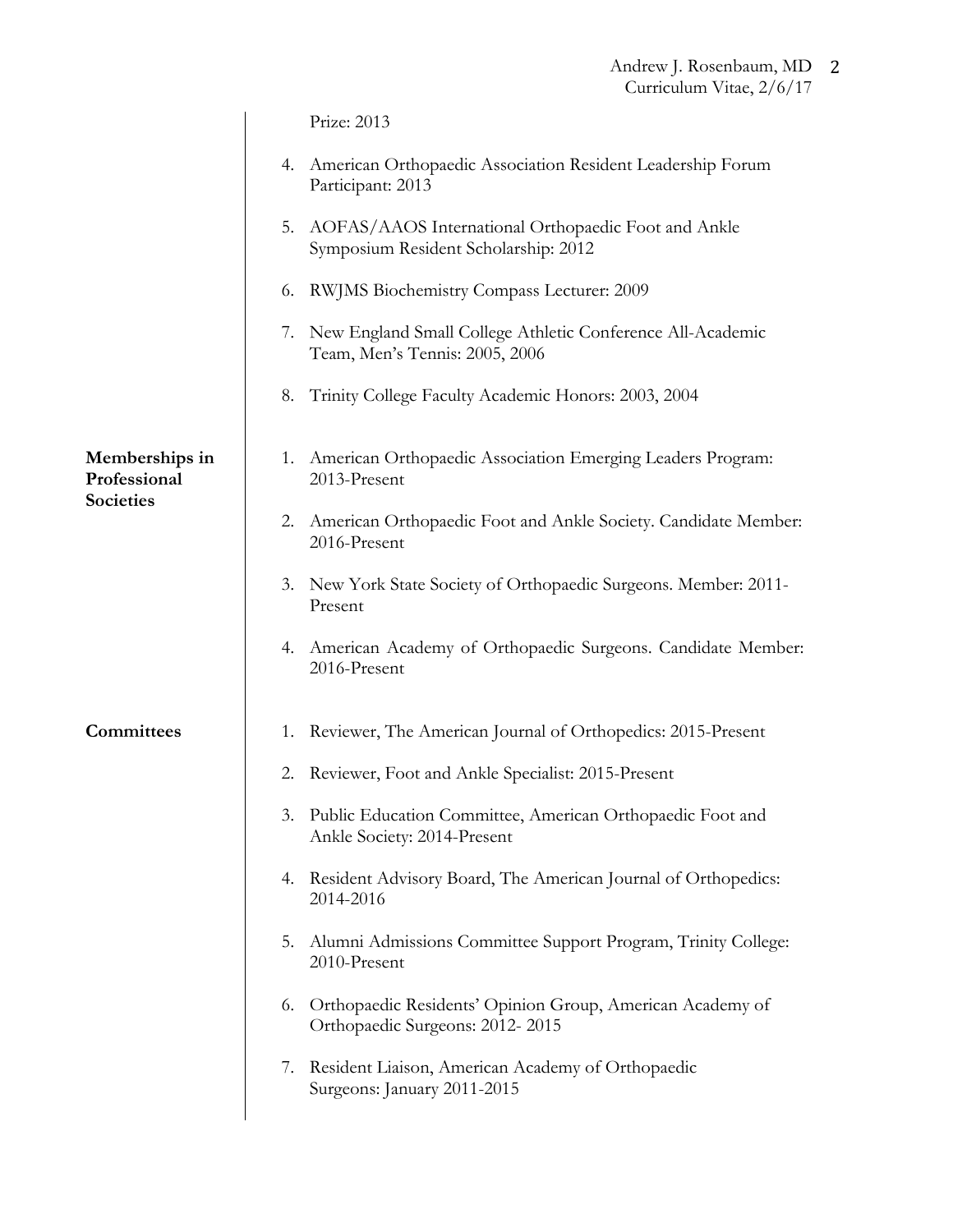**Presentations and Teaching**

- 1. Presentation: Total Ankle Arthroplasty. Albany Medical College. NY, NY. September  $29<sup>th</sup>$ , 2016.
- 2. Paper Presentation: 2016 AOFAS Annual Meeting: Can Fifth Metatarsal Morphology Predict Proximal Fifth Metatarsal Fracture Risk? A Radiographic Analysis of National Football League Players. Toronto, Canada. July  $20<sup>th</sup>$ , 2016.
- 3. Paper Presentation: 2016 AOFAS Annual Meeting: Orthopaedic Foot and Ankle Patient Comprehension: An Analysis of Risk Factors for Limited Understanding. Toronto, Canada. July 23rd, 2016.
- 4. Paper Presentation: 2016 AOFAS Annual Meeting: Effect of Subtalar Arthrodesis on Gait Kinematics in the Setting of Total Ankle Arthroplasty: A Study of Cadaveric Gait Simulation. Toronto, Canada. July 21<sup>st</sup>, 2016.
- 5. Presentation (HSS Morbidity and Mortality Grand Rounds): Iliac Wing Fracture Following Iliac Crest Bone Graft Harvest. Hospital for Special Surgery. May  $16<sup>th</sup>$ , 2016.
- 6. Presentation (Foot and Ankle Service): Platelet Rich Plasma and Extracorporeal Shockwave Therapy: Where do we stand? Hospital for Special Surgery. April  $7<sup>th</sup>$ , 2016.
- 7. Paper Presentation: 2016 AAOS Annual Meeting: Health Literacy in Patients Seeking Orthopaedic Care. Orlando, Florida. March 4<sup>th</sup>, 2016.
- 8. Presentation (Foot and Ankle Service): The Foot and Ankle Sequelae of Diabetes Mellitus. Hospital for Special Surgery. October  $15^{\text{th}}$ , 2015.
- 9. Presentation (HSS Morbidity and Mortality Grand Rounds): Complex Regional Pain Syndrome Following Peroneal Tendon Repair. Hospital for Special Surgery. October  $9<sup>th</sup>$ , 2015.
- 10. Presentation (Rose Memorial Lecture): Lisfranc Injuries in Athletes. Hospital for Special Surgery. NY, NY. September  $9<sup>th</sup>$ , 2015.
- 11. Presentation (Foot and Ankle Service): Total Ankle Arthroplasty. Hospital for Special Surgery. NY, NY. August 20<sup>th</sup>, 2015.
- 12. Paper Presentation: 2015 AOFAS Annual Meeting: Musculoskeletal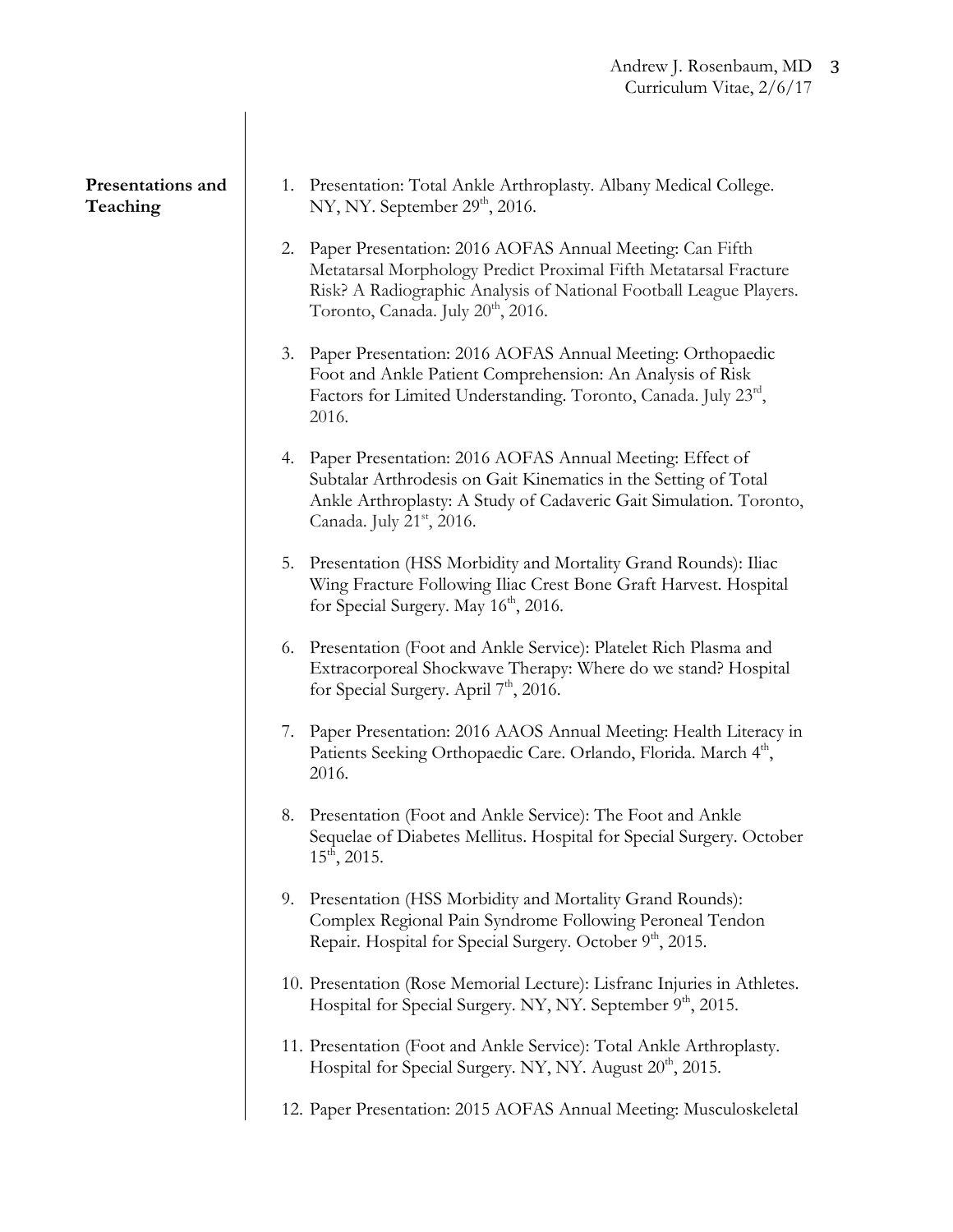|                                    | Health Literacy in Patients Presenting with Foot and Ankle Injuries:<br>A Cross-Sectional Survey of Comprehension. Long Beach,<br>California. July $16^{th}$ - $18^{th}$ , 2015.                                                                  |
|------------------------------------|---------------------------------------------------------------------------------------------------------------------------------------------------------------------------------------------------------------------------------------------------|
|                                    | 13. Symposium: 128 <sup>th</sup> Annual Meeting of the American Orthopaedic<br>Association: Social and Cultural Barriers: Understanding<br>Musculoskeletal Health Literacy. Providence, Rhode Island. June<br>$25th$ , 2015.                      |
|                                    | 14. Paper Presentation: 2015 AAOS Annual Meeting: Musculoskeletal<br>Literacy in Patients Undergoing Carpal Tunnel Release: A Cross<br>Sectional Survey of Comprehension. Las Vegas, Nevada. March<br>$25^{\text{th}}$ , 2015.                    |
|                                    | 15. Grand Rounds: Albany Medical College Division of Orthopaedic<br>Surgery: "Back to the Future: The Evolution of Total Ankle<br>Arthroplasty." Albany, NY. April 16 <sup>th</sup> , 2014.                                                       |
|                                    | 16. Grand Rounds: Albany Medical College Division of Orthopaedic<br>Surgery: "Do You Understand Me? Health Literacy and the<br>Development of a Musculoskeletal-Specific Literacy Assessment<br>Tool." Albany, NY. April 24 <sup>th</sup> , 2013. |
|                                    | 17. Presentation: "The Foot and Ankle: An Overview." Albany Medical<br>College School of Physician Assistant Studies. Albany, NY. October<br>$12^{th}$ , 2011.                                                                                    |
|                                    | 18. Presentation: Robert Wood Johnson Medical School Biochemistry<br>Compass Lecture: "Understanding Diabetic Ketoacidosis." Robert<br>Wood Johnson Medical School. Piscataway, NJ. October 15 <sup>th</sup> , 2009.                              |
| <b>Athletic Team</b><br>Experience | 1. State University of New York at Albany Athletics, Assistant Team<br>Physician 11/11-Present. Head Team Physician: Dr. R. Maxwell<br>Alley.                                                                                                     |
| 2.                                 | Rensselaer Polytechnic Institute Athletics, Assistant Team Physician<br>11/11-Present. Head Team Physician: Dr. Daniel Phelan                                                                                                                     |
|                                    | 3. Albany Devils (AHL), Assistant Team Physician. 8/2016-Present.<br>Head Team Physician: Dr. Paul Hospodar                                                                                                                                       |
|                                    |                                                                                                                                                                                                                                                   |
| Bibliography                       | <b>Journal Articles</b>                                                                                                                                                                                                                           |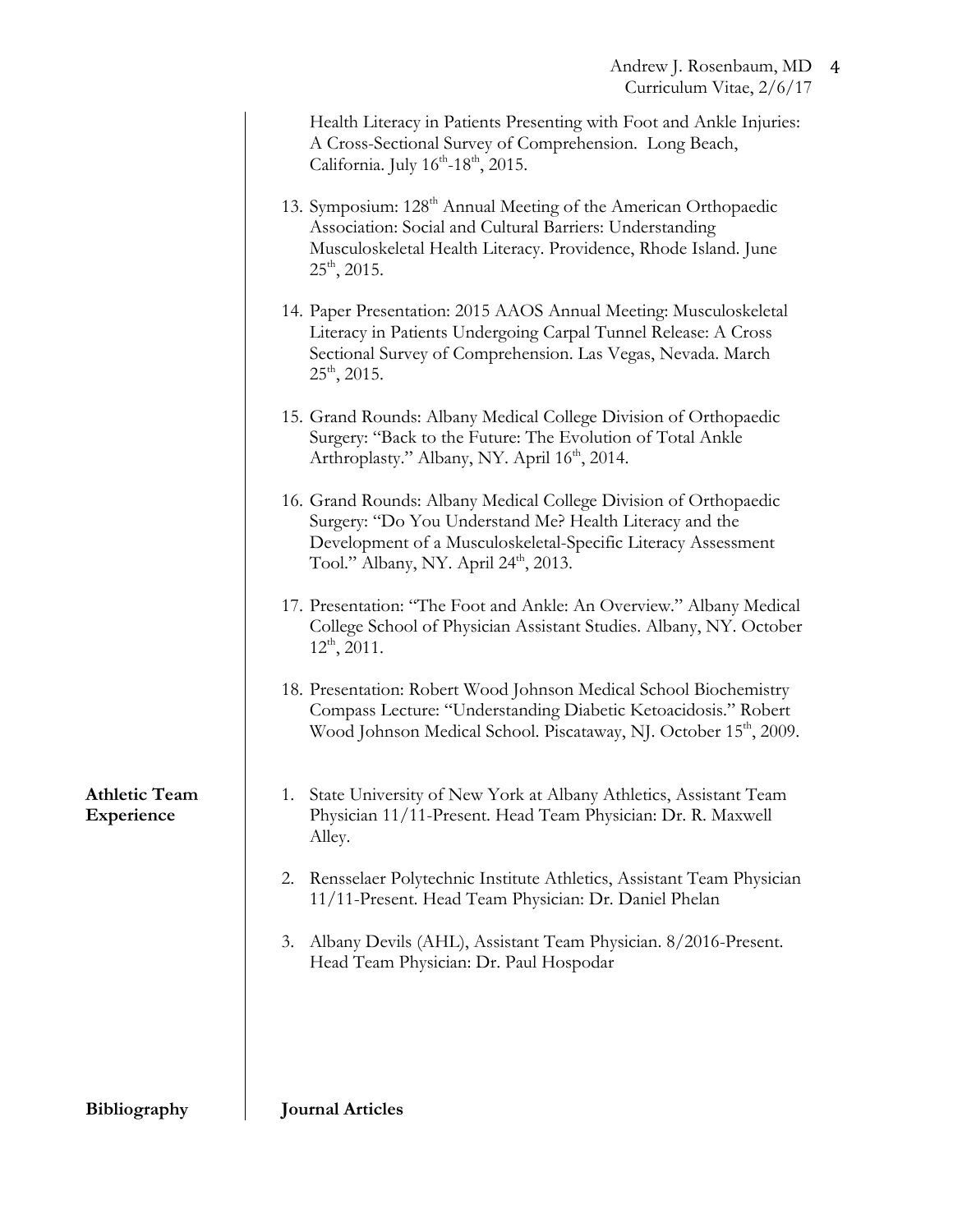- *1.* Tran E, Uhl RL, **Rosenbaum AJ**. Vitamin D. JBJS Reviews. *In Press.*
- 2. **Rosenbaum AJ**, Marinescu A, Jones M, Ellis SJ. The Utilization of Internet Resources by Foot and Ankle Patients. Foot & Ankle Orthopaedics. *Online First.*
- 3. Yasui Y, Tonogai I, **Rosenbaum AJ,** Moore DM, Takao M, Kawano H, Kennedy JG. Use of the arthroeresisis screw with tendoscopic delivered platelet-rich plasma for early stage adult acquired flatfoot deformity. International Orthopaedics. *Online First.*
- 4. **Rosenbaum AJ**, Marinescu AG, Levine D, Ellis SJ. Cross-Sectional Assessment of Orthopedic Foot and Ankle Patient Knowledge. Foot & Ankle Orthopaedics. *Online First.*
- 5. **Rosenbaum AJ**, O'Malley MJ. Foot and Ankle Surgery for the Sports Medicine Physician: The Approach to High Risk Stress Fractures in Elite Athletes. ICL 66. *In Press*.
- 6. **Rosenbaum AJ**, Ellis SJ. Response to "Letter Regarding: The Internet for Patient Education: A Friend or Foe. Foot & Ankle International. 2016. 37(6):681.
- 7. **Rosenbaum AJ**, Uhl RL. Self-Reflection: Journal Entries as a Vehicle for Enhancing Teaching and Orthopaedic Resident Communication. Orthopedics. 2016. 39(3):141-142.
- 8. **Rosenbaum AJ**, Uhl RL, Rankin EA, Mulligan MT. AOA Symposium: Social and Cultural Barriers: Understanding Musculoskeletal Health Literacy. JBJS. 2016; 98:607-615.
- 9. **Rosenbaum AJ**, Dunkman A, Goldberg D, Uhl RL, Mulligan MT. A Cross-Sectional Study of Musculoskeletal Health Literacy in Patients with Carpal Tunnel Syndrome. Hand. *EPub ahead of print (February 2016)*
- 10. **Rosenbaum AJ**, Ellis SJ. The Internet for Patient Education: A Friend or Foe? Foot & Ankle International. 2016; 37(3):346-347.
- 11. **Rosenbaum AJ**, Zade R, Chesina E, Bagchi K. Reconstructive Shelf Arthroplasty as a Salvage Procedure for Complex Fifth Tarsometatarsal Joint Complex Injuries: A Case Review and Discussion. Am J Orthop. 2016; 45(1):E38-41.
- 12. DeSandis B, Murphy C, **Rosenbaum A**, Levitsky M, O'Malley Q,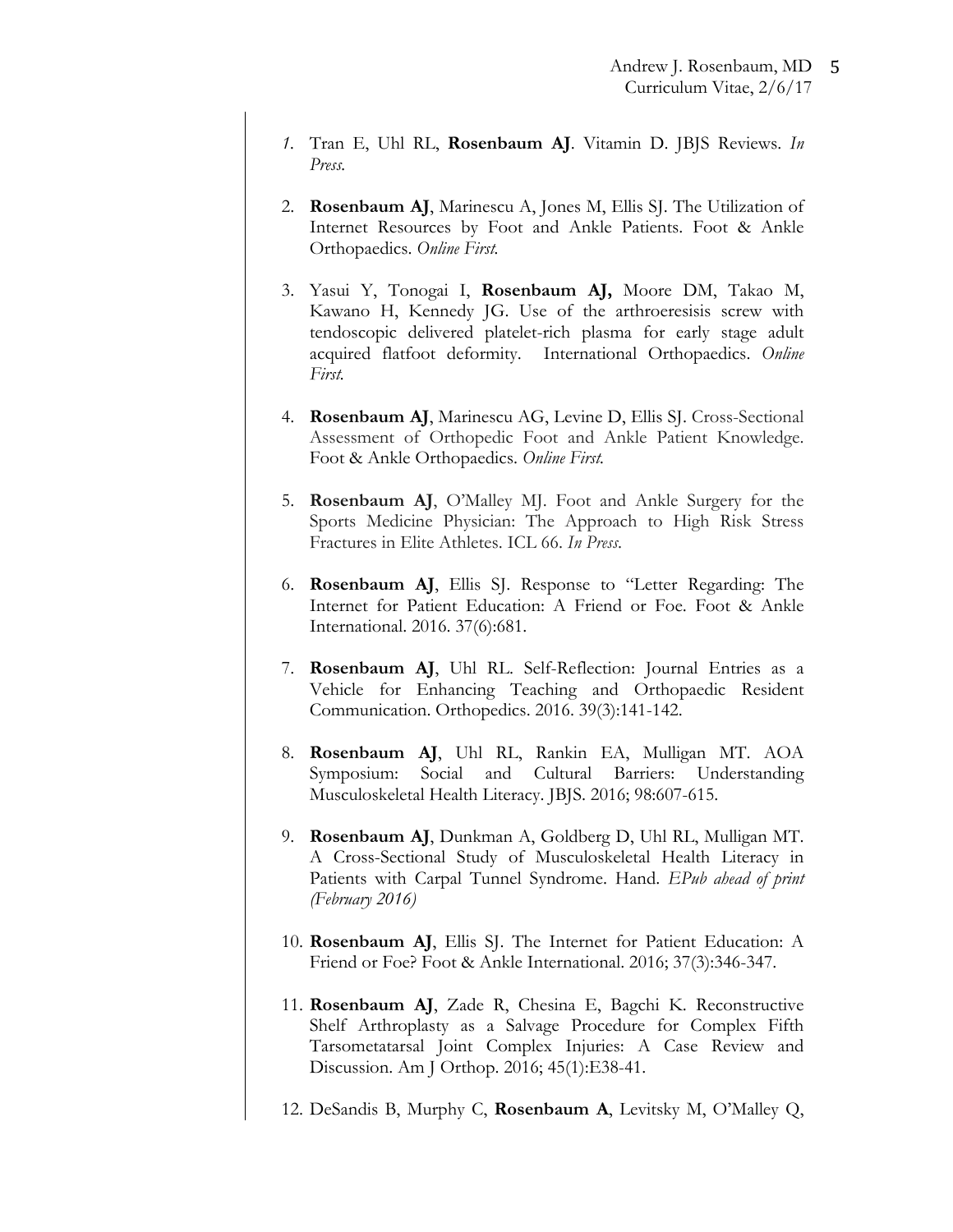Konin G, Drakos M. Multiplanar CT Analysis of Fifth Metatarsal Morphology: Implications for Surgical Management of Zone II Fractures. Foot & Ankle International. *EPub ahead of print (December 2015)*

- 13. **Rosenbaum AJ**. Reflections on My VA Experience and Why I See the Glass as Half Full. The American Journal of Orthopedics. 2015;44(10):E417-418.
- 14. Abousayed M, Tartaglione J, **Rosenbaum AJ**, DiPreta JA. Classifications in Brief: Johnson and Strom classification of Adult-Acquired Flat Foot Deformity. Clinical Orthopaedics and Related Research. *Epub ahead of print (October 2015)*
- 15. **Rosenbaum AJ**, Uhl RL, Mulligan M, Pauze D, Pauze D, Robak N. Do Rates and Risk Factors for Limited Musculoskeletal Health Literacy Differ Between Patients in the Emergency Department and Patients in an Outpatient Orthopaedic Surgery Practice? Current Orthopaedic Practice. 2015; 26(4): 343-348.
- 16. **Rosenbaum AJ**, Pauze D, Pauze D, Robak N, Zade R, Mulligan M, Uhl RL. Health Literacy in Patients Seeking Orthopaedic Care: Results of the Literacy in Musculoskeletal Problems (LiMP) Project. The Iowa Orthopaedic Journal. 2015; 35:187-192.
- 17. **Rosenbaum AJ**, Tartaglione J, Abousayed M, Alley Jr M, Uhl RL, Mulligan MT, DiPreta JA. Musculoskeletal Health Literacy in Patients Presenting with Foot and Ankle Injuries: A Cross-Sectional Survey of Comprehension. Foot and Ankle Specialist. *Epub ahead of print (June 2015)*
- 18. Tartaglione J, **Rosenbaum AJ**, Abousayed M, DiPreta JA. Hallux Valgus Search Terms. Foot and Ankle Specialist. *Epub ahead of print (June 2015)*
- 19. **Rosenbaum AJ**, Positano RG, Positano RCJ, Dines JS. Ankle Impingement Caused by an Intra-Articular Plica: A Report of Two Cases. Foot and Ankle Specialist. *Epub ahead of print (March 2015)*
- 20. Tartaglione J, **Rosenbaum AJ**, Abousayed M, DiPreta JA. Classifications in Brief: The Lauge-Hansen Classification. Clinical Orthopaedics and Related Research. 2015; 473(10): 3323-3328.
- 21. **Rosenbaum AJ**, DiPreta JA, Tartaglione J, Patel N, Uhl RL. Acute Fractures of the Tarsal Navicular: A Critical Analysis Review. JBJS Reviews. 2015; 3(3):e5.
- 22. **Rosenbaum AJ**, DiPreta JA. Classifications in Brief: Eichenholtz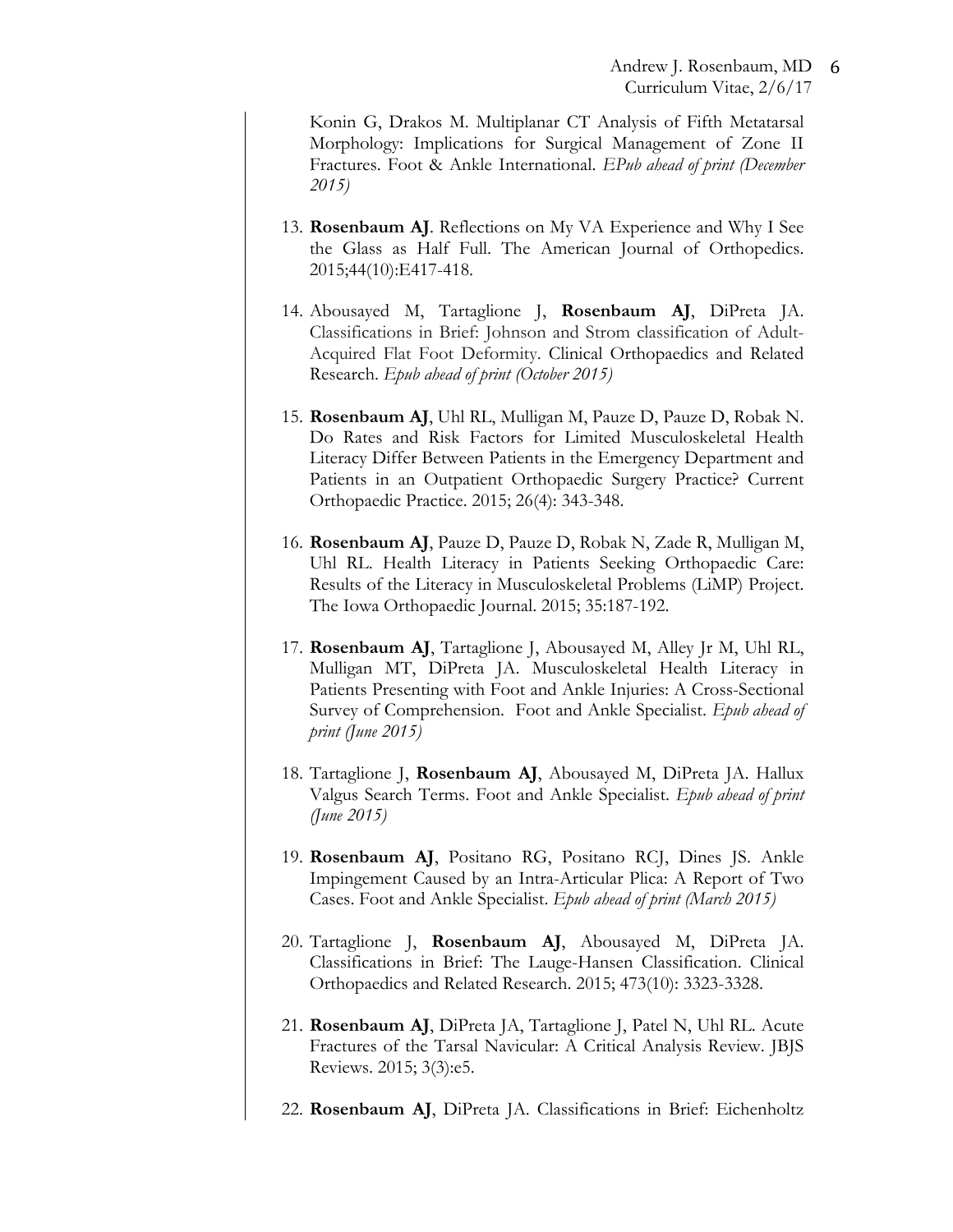Classification of Arthropathy. Clinical Orthopaedics and Related Research. 2015; 473(3):1168-1171.

- 23. Roberts TT, Vanushkina M, Khasnavis S, Snyder J, Papaliodis D, **Rosenbaum AJ**, Uhl RL, Roberts JT, Bagchi K. Dedicated Orthopaedic Operating Rooms: Beneficial to Patients and Providers Alike. Journal of Orthopaedic Trauma. 2015;29(1):e18-23.
- 24. **Rosenbaum AJ**, Abousayed M, Czajka C, Alfred R, Uhl RL. Radiologic Case Study: Bilateral distal tibial transitional ankle fractures. Orthopedics. 2014; 37(12): 795, 853-855.
- 25. **Rosenbaum AJ**, Roberts TT, Leonard R, Dicaprio M. The Evaluation and Treatment of Polyostotic Lesions. JBJS Reviews. 2014; 2(11):e3.
- 26. **Rosenbaum AJ**, Czajka CM, Morse AS, Bagchi K. An Atypical Presentation of Heterotopic Ossification Following Pelvic Ring Injury. Bulletin of the Hospital for Joint Diseases. 2014; 72(4): 305- 307.
- *27.* **Rosenbaum AJ**. The Pivotal Role of Mentorship in Orthopaedic Surgery Residencies. The American Journal of Orthopedics. 2014; 43(10): E243-244.
- 28. **Rosenbaum AJ**, Uhl RL, DiPreta JA. Acute Fractures of the Tarsal Navicular. Orthopedics. 2014; 37: 541-546.
- 29. **Rosenbaum AJ**, Roberts T, Flaherty M, Phillips N, Patel N, Das S. Posterior Dislocation of the Hip Following Arthroscopy: A Case Report and Discussion. Bulletin of the Hospital for Joint Diseases. 2014;72:181-184.
- 30. Patel N, **Rosenbaum AJ**. Soft-tissue infections: An approach to diagnosis and management. Journal of Symptoms and Signs. 2014; 3:188-193.
- 31. **Rosenbaum AJ**, Lisella J, Patel N, Phillips N. The Cavus Foot. Medical Clinics of North America. 2014; 98: 301-312.
- 32. **Rosenbaum AJ**, DiPreta J, Misener D. Plantar Heel Pain. Medical Clinics of North America. 2014; 98: 339-352.
- 33. **Rosenbaum AJ**, Leonard G, Uhl RL, Mulligan M, Bagchi K. Radiologic Case Study: Congenital Posterior Dislocation of the Radial Head. Orthopedics. 2014: 37: 11, 62-63.
- *34.* Uhl RL, **Rosenbaum AJ**, DiPreta JA, Desemone J, Mulligan M.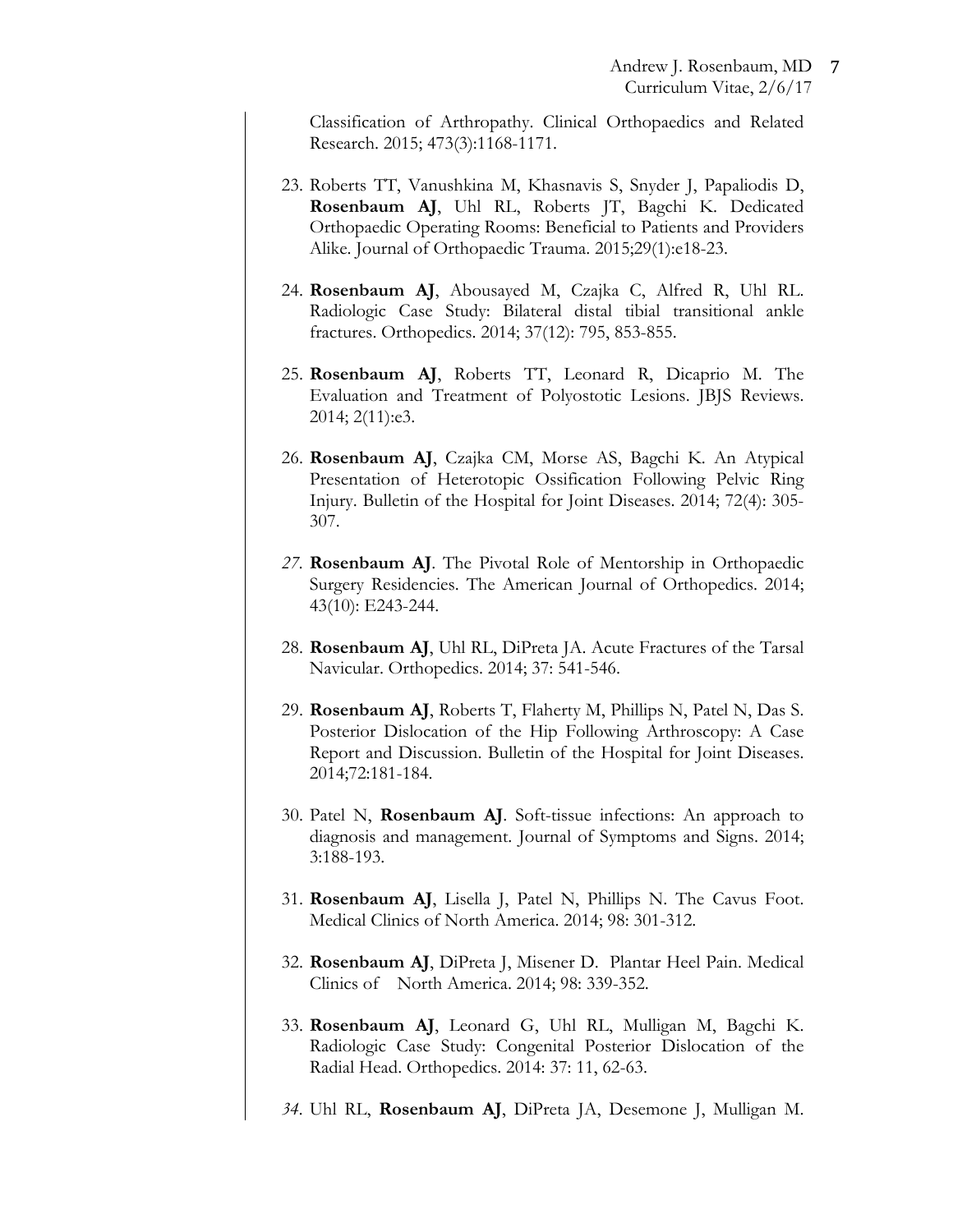Diabetes Mellitus: Musculoskeletal Manifestations and Perioperative Considerations for the Orthopaedic Surgeon. Journal of the American Academy of Orthopaedic Surgeons. 2014; 22: 183-192.

- 35. **Rosenbaum AJ**, Czajka C, DiPreta JA, Uhl RL. Simultaneous, Bilateral Triplane and Juvenile Tillaux Fractures in a 13-Year-Old Boy: A Case Report and Discussion. Clin Res Foot Ankle. 2013; 1: 118.
- *36.* Uhl RL, **Rosenbaum AJ**, Czajka C, Mulligan M, King C. Minor Traumatic Brain Injury: A Primer for the Orthopaedic Surgeon. Journal of the American Academy of Orthopaedic Surgeons. 2013; 21: 624-631.
- 37. **Rosenbaum A**, Phillips N, Patel N, Uhl R, Mulligan M, Pauze D, Pauze D, Robak N. Assessment of Orthopaedic Literacy in an Urban Emergency Department: Pilot Results of the Literacy in Musculoskeletal Problems (LiMP) Project. Current Orthopaedic Practice. 2013; 24(4): 400-405.
- 38. **Rosenbaum AJ**, Dellenbaugh SG, DiPreta JA, Uhl RL The Management of Ankle Fractures in Diabetics: Results of a Survey of The American Orthopaedic Foot and Ankle Society Membership. Foot and Ankle Specialist. 2013; 6: 201-205.
- 39. **Rosenbaum AJ**, Papaliodis D, Alley RM, Lisella J, Flaherty M. Bacillus Cereus Fasciitis: A Unique Pathogen and Clinically Challenging Sequela of Inoculation. The American Journal of Orthopedics. 2013; 42:37-39.
- 40. Roberts TT and **Rosenbaum AJ**. Bone grafts, bone substitutes and orthobiologics: The bridge between basic science and clinical advancements in fracture healing. Organogenesis 2012; 8(4): 114 – 124.
- 41. **Rosenbaum AJ**, DiPreta JA, Uhl RL. Review of Distal Tibial Epiphyseal Transitional Fractures. Orthopedics. 2012; 35: 1046- 1049.
- 42. **Rosenbaum A**, Uhl R. Nonunion of Humeral Shaft Fractures Following Flexible Nailing Fixation. Orthopedics. 2012; 35: 512- 515.
- 43. **Rosenbaum AJ**, Vanderzanden J, Morse AS, Uhl RL. Injuries Complicating Musical Practice and Performance: The Hand Surgeon's Approach to the Musician-Patient. Journal of Hand Surgery. 2012; 37: 1269-1272.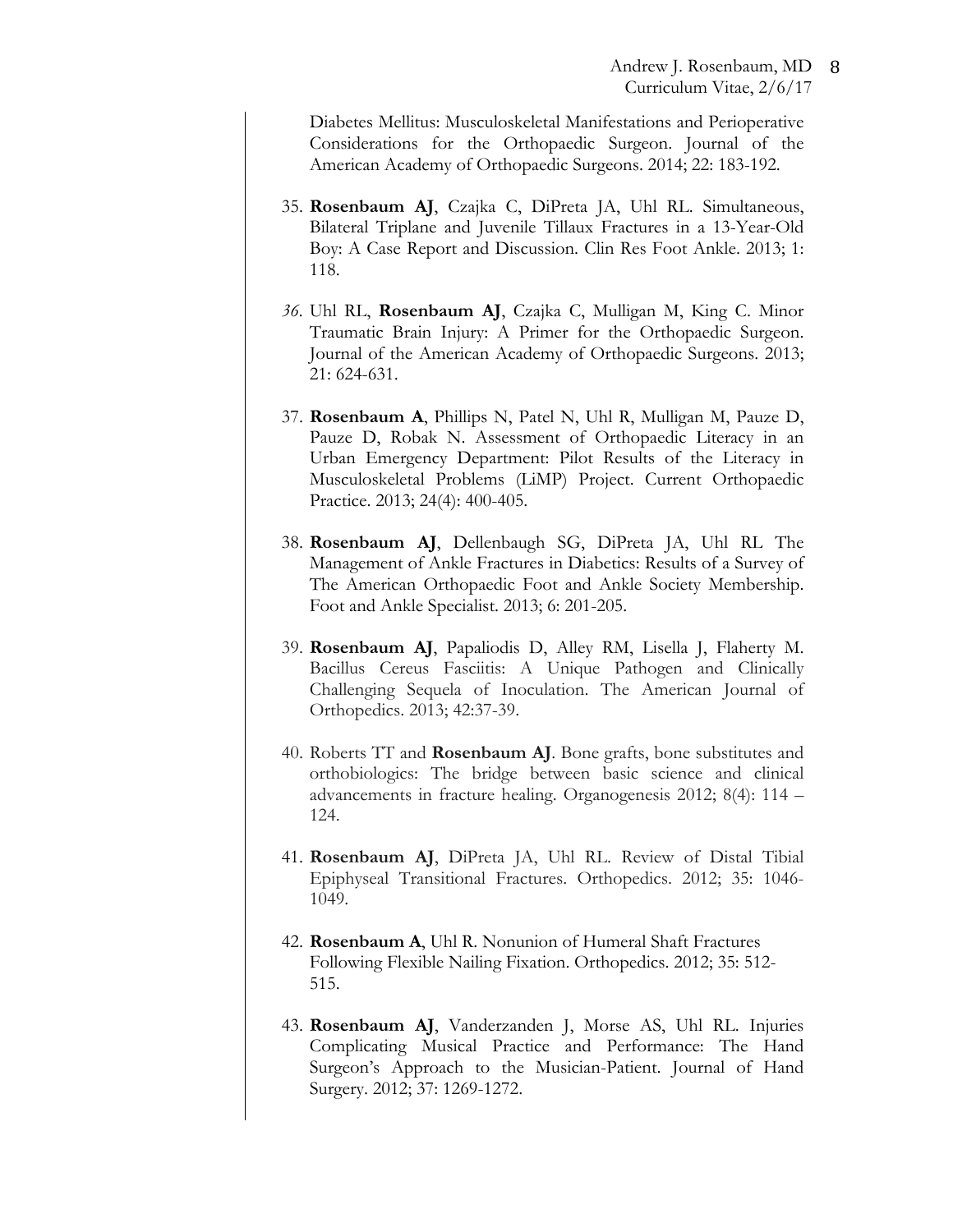- 44. Osbahr DC, Dines JS, **Rosenbaum AJ**, Nguyen JT, Altchek DW. Does Posteromedial Chondromalacia Reduce Rate of Return to Play After Ulnar Collateral Ligament Reconstruction? Clin Orthop Relat Res. 2012; 470: 1558-1564.
- 45. **Rosenbaum A**, DiPreta J, and Uhl R. "Clinical Management of Lisfranc Joint Injuries." Lower Extremity Review Magazine (2012). Lower Extremity Review. 1 Apr. 2012. Web.
- 46. Dines JS. Jones KJ, Kahlenberg C, **Rosenbaum A**, Osbahr DC, Altchek DW. Elbow Ulnar Collateral Ligament Reconstruction in Javelin Throwers at a Minimum 2-Year Follow-up. Am J Sports Med. 2012; 40: 148-151.
- 47. **Rosenbaum A**, Dellenbaugh S, DiPreta J, Uhl R. Subtle Injuries to the Lisfranc Joint. Orthopedics. 2011; 34: 882-887.
- 48. **Rosenbaum AJ**, Luciano JA, Marburger R, Hume E. Acute Kidney Injury in the Setting of Knee Arthroplasty: A Case Report and Discussion Investigating Angiotensin-Converting Enzyme Inhibitors as the Culprit. HSS Journal: The Musculoskeletal Journal of Hospital for Special Surgery. 2010; 7(2): 183-186.
- 49. **Rosenbaum AJ**, Wicker J, Dines JS, Bonasser L, Razzano P, Dines DM, Grande DA. Histologic Stages of Healing Correlate with Restoration of Tensile Strength in a Model of Experimental Tendon Repair. HSS Journal: The Musculoskeletal Journal of Hospital for Special Surgery. 2010; 6: 164-170.
- 50. **Rosenbaum AJ**, Grande DA, Dines JS. The Use of Mesenchymal Stem Cells in Tissue Engineering: A Global Assessment. Organogenesis. 2008; 4(1): 23-27.

### **Articles Submitted/In-Preparation**

- 51. **Rosenbaum AJ,** Kennedy JG**.** Reoperation rates following bone marrow stimulation for osteochondral lesions of the talus: a large healthcare database analysis. *Submitted.*
- 52. **Rosenbaum AJ,** Kennedy JG**.** The risk of Achilles tendon rupture in the patients with Achilles tendinopathy- Healthcare database analysis in United States. *Submitted.*
- 53. Banerjee, Uhl, Rosenbaum. Wound Care. JAAOS
- 54. Rosenbaum A, Ellis SJ. Peroneal Tendon Reconstruction with Hamstring Autograft. Techniques in Foot and Ankle.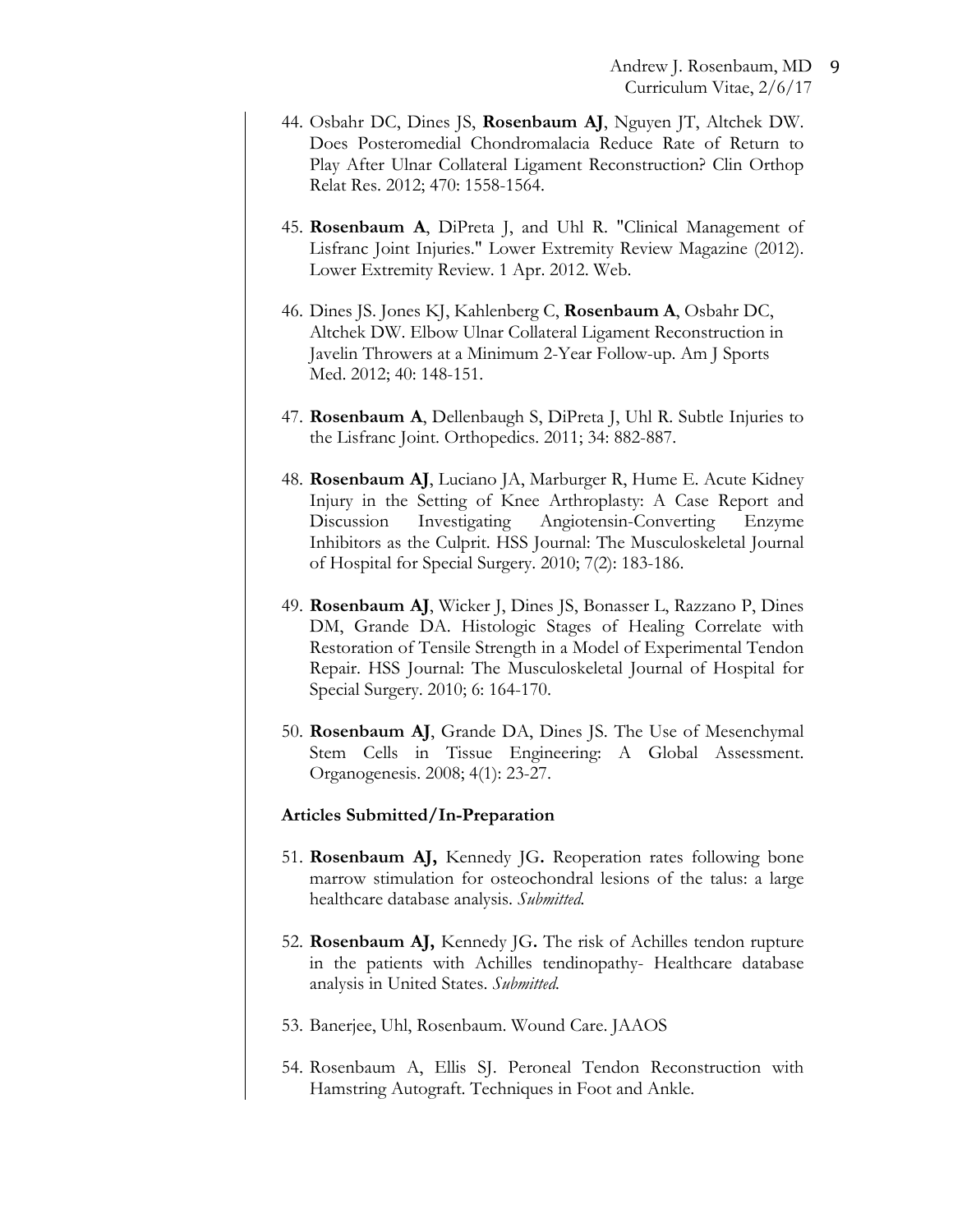### **Textbooks**

1. Toy E, **Rosenbaum A**, Roberts, T, Dines J (Eds.). Case Files Orthopaedic Surgery. New York: McGraw-Hill, 2013.

### **Book Chapter Contributions**

- 1. **Rosenbaum Andrew J.**, Flaherty M, Chin C, Elattrache NS, Dines JS. "Revision Ulnar Collateral Ligament Surgery." Elbow Ulnar Collateral Ligament Injury: A Guide to Diagnosis and Treatment. Editors: Dines J, Altchek D. New York: Springer, 2015. 189-194.
- 2. **Rosenbaum Andrew J.**, Leonard G, Mulligan M, Uhl RL. "Nerve Entrapments in Musicians." Nerves and Nerve Injuries. Editors: Tubbs S, Rizk E, Mohammadali S, Loukas M, Spinner RJ, Barbaro N. New York: Elsevier, 2015. 665-675.
- 3. **Rosenbaum, Andrew J**., Rock CJ Positano, Meaghan M. Colletti, and Joshua S. Dines. "Ankle Arthroscopy". Foot & Ankle Sports Medicine. Editors: Altchek D, DiGiovanni C, Dines JS, Positano RG. Philadelphia: Wolters Kluwer/Lippincott Williams & Wilkins Health, 2013. 84-90.
- 4. **Rosenbaum, Andrew J.** "Posterior Hip Dislocation". Case Files Orthopaedic Surgery. Editors: Toy E, Rosenbaum A, Roberts T, Dines J. New York: McGraw-Hill, 2013. 42-48.
- 5. **Rosenbaum Andrew J.**, Barrett TJ. "Open Tibia Fracture". Case Files Orthopaedic Surgery. Editors: Toy E, Rosenbaum A, Roberts T, Dines J. New York: McGraw-Hill, 2013. 95-100
- 6. Dow, Matthew, **Rosenbaum AJ**. "Developmental Dysplasia of the Hip". Case Files Orthopaedic Surgery. Editors: Toy E, Rosenbaum A, Roberts T, Dines J. New York: McGraw-Hill, 2013. 172-178.
- 7. Flaherty, Michael, **Rosenbaum AJ**. "Rotator Cuff Injury". Case Files Orthopaedic Surgery. Editors: Toy E, Rosenbaum A, Roberts T, Dines J. New York: McGraw-Hill, 2013. 198- 206.
- 8. Gerdeman Andrew, Horning J, **Rosenbaum AJ**. "Anterior Cruciate Ligament Reconstruction". Case Files Orthopaedic Surgery. Editors: Toy E, Rosenbaum A, Roberts T, Dines J. New York: McGraw-Hill, 2013. 208-215.
- 9. **Rosenbaum, Andrew J.**, Rozell M, DiPreta J. "Lisfranc Injuries". Case Files Orthopaedic Surgery. Editors: Toy E, Rosenbaum A,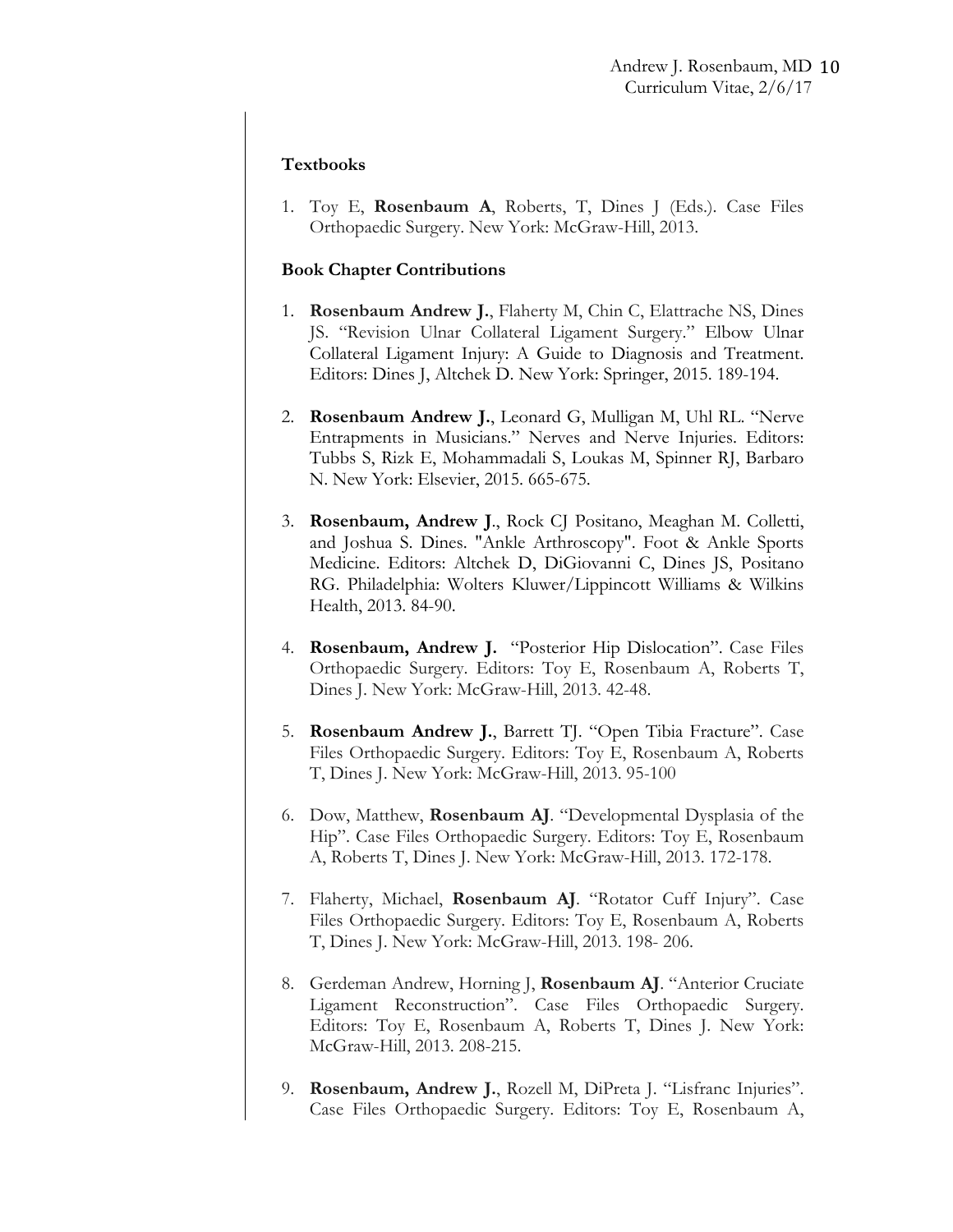Roberts T, Dines J. New York: McGraw-Hill, 2013. 324- 331.

10. **Rosenbaum, Andrew J.** "Osteosarcoma". Case Files Orthopaedic Surgery. Editors: Toy E, Rosenbaum A, Roberts T, Dines J. New York: McGraw-Hill, 2013. 346-351.

## **Chapters In-Preparation**

- 11. **Rosenbaum, Andrew J**, Tartaglione Jason P, Abousayed, Mostafa, Alley Maxwell C. "Tendinopathy in the Setting of Systemic Disease." The Lower Extremity and Systemic Disease. Editors: Positano T, Borer J, DiGiovanni C, Trepal M.
- 12. Rosenbaum A, Positano R. Pocket Foot and Ankle. LWW.

### **Abstracts**

- 1. Ernest N. Chesina, MD, Andrea Mesiti, Ralph Zade, MD, **Andrew J. Rosenbaum, MD**, Paul Hospodar. MD. Does the Use of Proximal Locking Screws Influence the Rate of Union in Distal Femur Fractures Treated with Periarticular Locking Plates? *To be presented at:* American Academy of Orthopaedic Surgeons Annual Meeting: March 14-18<sup>th</sup>, 2017. San Diego, California.
- 2. **Andrew J. Rosenbaum, MD**, Bridget DeSandis, BS, Connor Murphy, MD, Samuel Taylor, MD, Russel Warren, MD, Mark Drakos, MD. (2016) Can Fifth Metatarsal Morphology Predict Proximal Fifth Metatarsal Fracture Risk? A Radiographic Analysis of National Football League Players. American Orthopaedic Foot and Ankle Society Annual Meeting: July 20<sup>th</sup>, 2016, Toronto, Canada
- 3. **Andrew J. Rosenbaum, MD**, Anca Marinescu, BS, David S. Levine, MD, Scott J. Ellis, MD. Orthopaedic Foot and Ankle Patient Comprehension: An Analysis of Risk Factors for Limited Understanding. *To be presented at:* American Orthopaedic Foot and Ankle Society Annual Meeting: July 23rd, 2016, Toronto, Canada
- 4. **Andrew J. Rosenbaum, MD**, Daniel Sturnick, BS, Josh Baxter, PhD, Constantine Demetracopoulos, MD, Scott J. Ellis, MD, Jonathan T. Deland, MD. Effect of Subtalar Arthrodesis on Gait Kinematics in the Setting of Total Ankle Arthroplasty: A Study of Cadaveric Gait Simulation. *To be presented at:* American Orthopaedic Foot and Ankle Society Annual Meeting: July 21<sup>st</sup>, 2016, Toronto, Canada
- 5. **Andrew J. Rosenbaum, MD**, Richard L. Uhl MD, Nancy Robak, RN, MPH, Denis Pauze, MD, Daniel Pauze, MD, Michael T. Mulligan, MD. Health Literacy in Patients Seeking Orthopaedic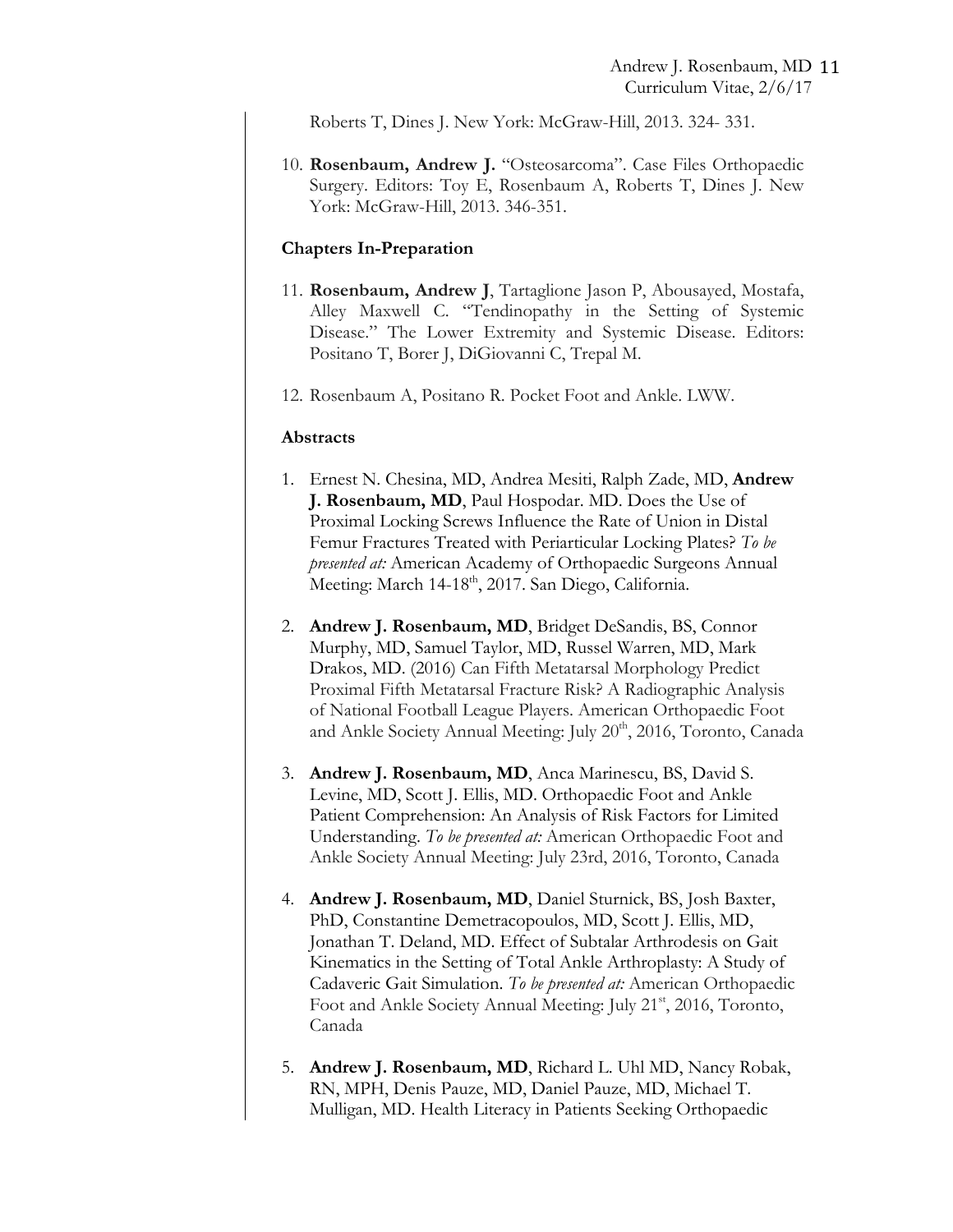Care. 2016 AAOS Annual Meeting. March 1st-5th. Orlando, Florida.

- 6. **Andrew J. Rosenbaum, MD**, Richard L. Uhl MD, Nancy Robak, RN, MPH, Denis Pauze, MD, Daniel Pauze, MD, Michael T. Mulligan, MD. Health Literacy in Patients Seeking Orthopaedic Care: Results of the Literacy in Musculoskeletal Problems (LiMP) Project. The Clinical Orthopaedic Society 103<sup>rd</sup> Annual Meeting. New York City, New York. September  $25<sup>th</sup>$ , 2015.
- 7. Jason Tartaglione, MD, **Andrew Rosenbaum, MD**, Mostafa Abousayed, MB, BCH, Max Alley Jr., BS, Richard Uhl, MD, Michael Mulligan, MD, John DiPreta, MD. Musculoskeletal Health Literacy in Patients Presenting with Foot and Ankle Injuries: A Cross-Sectional Survey of Comprehension. 2015 AOFAS Annual Meeting: Long Beach, California. July 16-18.
- 8. **Andrew Rosenbaum, MD**, Richard Uhl, MD, Michael Mulligan, MD, John Saunders, MD, Denis Pauze MD, Daniel Pauze, MD, Nancy Robak, MD, Andrew Dunkman, BS, Daniel Goldberg, BS, Max Alley, BS. Do Rates of Musculoskeletal Literacy Differ Between Patients in the Emergency Department versus an Outpatient Orthopaedic Surgery Practice? 128<sup>th</sup> Annual Meeting of the American Orthopaedic Association: Providence, Rhode Island. June 24-26, 2015.
- 9. **Andrew Rosenbaum, MD**, Richard Uhl, MD, Michael Mulligan MD. Social and Cultural Barriers: Understanding Musculoskeletal Health Literacy. 128<sup>th</sup> Annual Meeting of the American Orthopaedic Association: Providence, Rhode Island. June 25, 2015.
- 10. **Andrew Rosenbaum, MD**, John Saunders, MD, Richard Uhl, MD, Michael Mulligan, MD, Denis Pauze, MD, Daniel Pauze, MD, Nancy Robak, RN, MPH. Musculoskeletal Literacy in Patients Undergoing Carpal Tunnel Release: A Cross Sectional Survey of Comprehension. 2015 AAOS Annual Meeting: March 24-28, 2015, Las Vegas, Nevada.
- 11. **Andrew Rosenbaum, MD**, Richard Uhl, MD, Michael Mulligan, MD, Denis Pauze, MD, Daniel Pauze, MD, Nancy Robak, RN, MPH. The Validation of a Musculoskeletal-Specific Health Literacy Assessment Tool. Clinical Orthopaedic Society: 102<sup>nd</sup> Annual Meeting: September 11-13, 2014, Colorado Springs, Colorado.
- 12. **Andrew Rosenbaum, MD**, Khalid Hesham, MD, Garrett Leonard, MD, Richard Uhl, MD, Michael Mulligan, MD, Kaushik Bagchi, MD. Congenital Dislocation of the Radial Head: A Radiologic Case Study. POSNA/AAOS 10<sup>th</sup> Annual International Pediatric Orthopaedic Symposium: December 4-7, 2013, Lake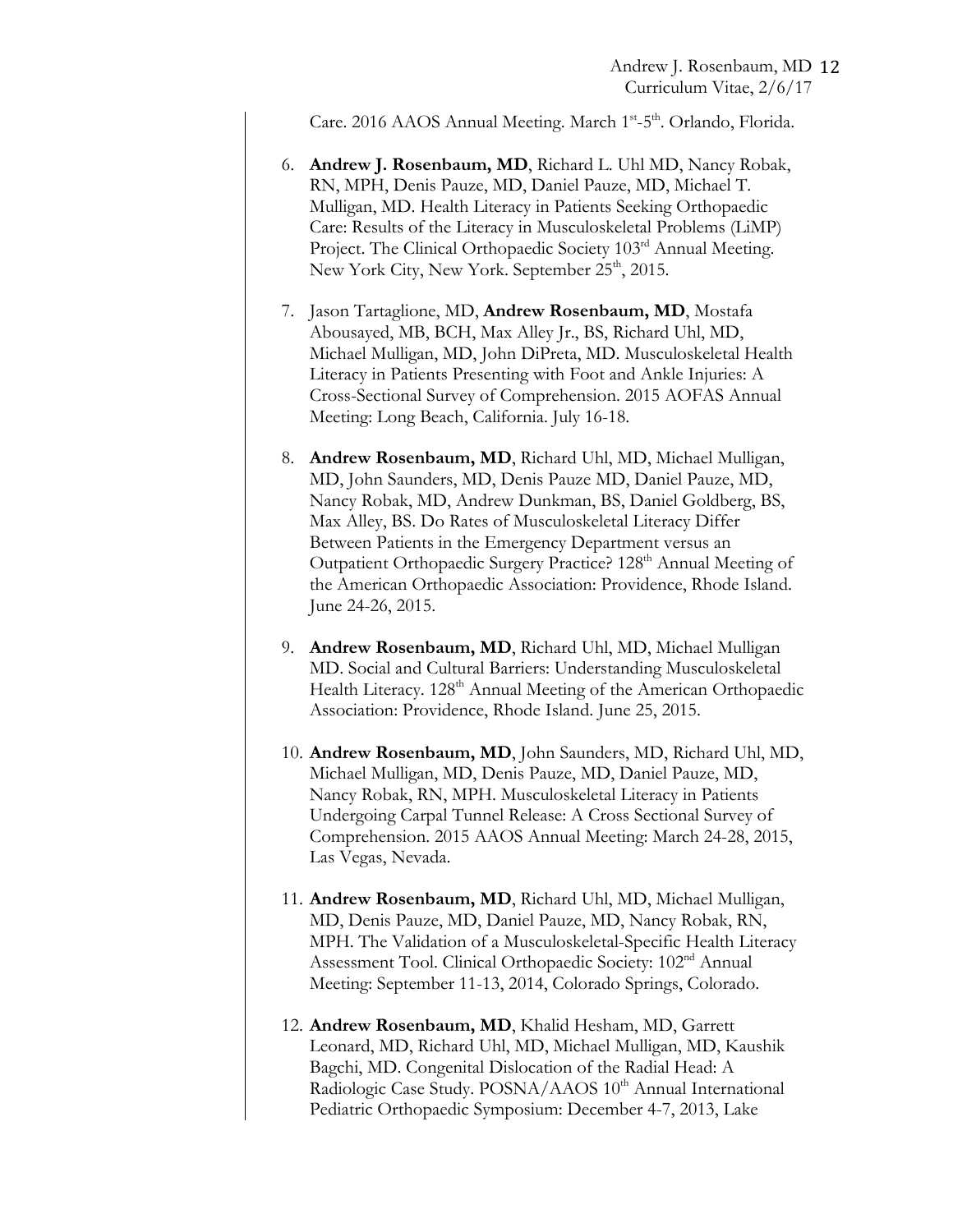Buena Vista, Florida.

- 13. **Andrew Rosenbaum, MD**, Samuel Dellenbaugh, MD, Richard Uhl, MD, John DiPreta, MD. Does Orthopaedic Surgeon Experience and Training Influence the Management of Diabetic Ankle Fractures? The Annual Meeting of the American Orthopaedic Foot and Ankle Society: July 17-20, 2013, Hollywood, Florida.
- 14. Michael Mulligan, MD, **Andrew Rosenbaum, MD**, Nani Phillips, MSII, Nilay Patel, MSII, Richard Uhl, MD, Denis Pauze, MD, Daniel Pauze, MD, Nancy Robak, RN, MPH. Assessment of Orthopaedic Literacy in an Urban Emergency Department: Pilot Results of the Literacy in Musculoskeletal Problems (LiMP) Project. The 126<sup>th</sup> Annual Meeting of The American Orthopaedic Association: June 11-15, 2013, Denver, Colorado.
- 15. Cory Czajka, MD, **Andrew Rosenbaum, MD**, Timothy Roberts, MD, Joel Horning, MD, Richard Alfred, MD. Bilateral, Simultaneous Pediatric Triplane and Tillaux Fractures: A Case Presentation and Discussion. POSNA/AAOS 9<sup>th</sup> Annual International Pediatric Orthopaedic Symposium: November 28- December 1, 2012, Orlando, Florida.
- 16. **Andrew Rosenbaum, MD**, Michael Flaherty, MD, Khalid Hesham, MD, R. Maxwell Alley, MD, Jordan Lisella, MD. Bacillus Cereus Fasciitis: A Case-Based Discussion of a Unique Pathogen and a Clinically Challenging Sequella of Inoculation. POSNA/AAOS 9<sup>th</sup> Annual International Pediatric Orthopaedic Symposium: November 28-December 1, 2012, Orlando, Florida.
- 17. **Andrew Rosenbaum, MD**, Samuel Dellenbaugh, MD, Michael Rozell, BS, John DiPreta, MD, Richard Uhl, MD. The Management of Ankle Fractures in Diabetics: Do Surgeon Preferences in Regard to Treatment Correlate with Clinical Recommendations? American Orthopaedic Foot and Ankle Society Annual Meeting: June 20-23, 2012, San Diego, California.
- 18. Daryl C. Osbahr, MD, Joshua S. Dines, MD, **Andrew J. Rosenbaum, MD**, Joseph T. Nguyen, MPH, David W. Altchek, MD. Ulnohumeral Chondral and Ligamentous Overload (UCLO): Clinical Outcomes in Baseball Players. American Shoulder and Elbow Surgeons 2011 Closed Meeting: October, 2011, White Sulphur Springs, WV.
- 19. Daryl C. Osbahr, MD, Joshua S. Dines, MD, **Andrew J. Rosenbaum, MD**, Joseph T. Nguyen, MPH, David W. Altchek, MD (2011) Ulnohumeral Chondral and Ligamentous Overload